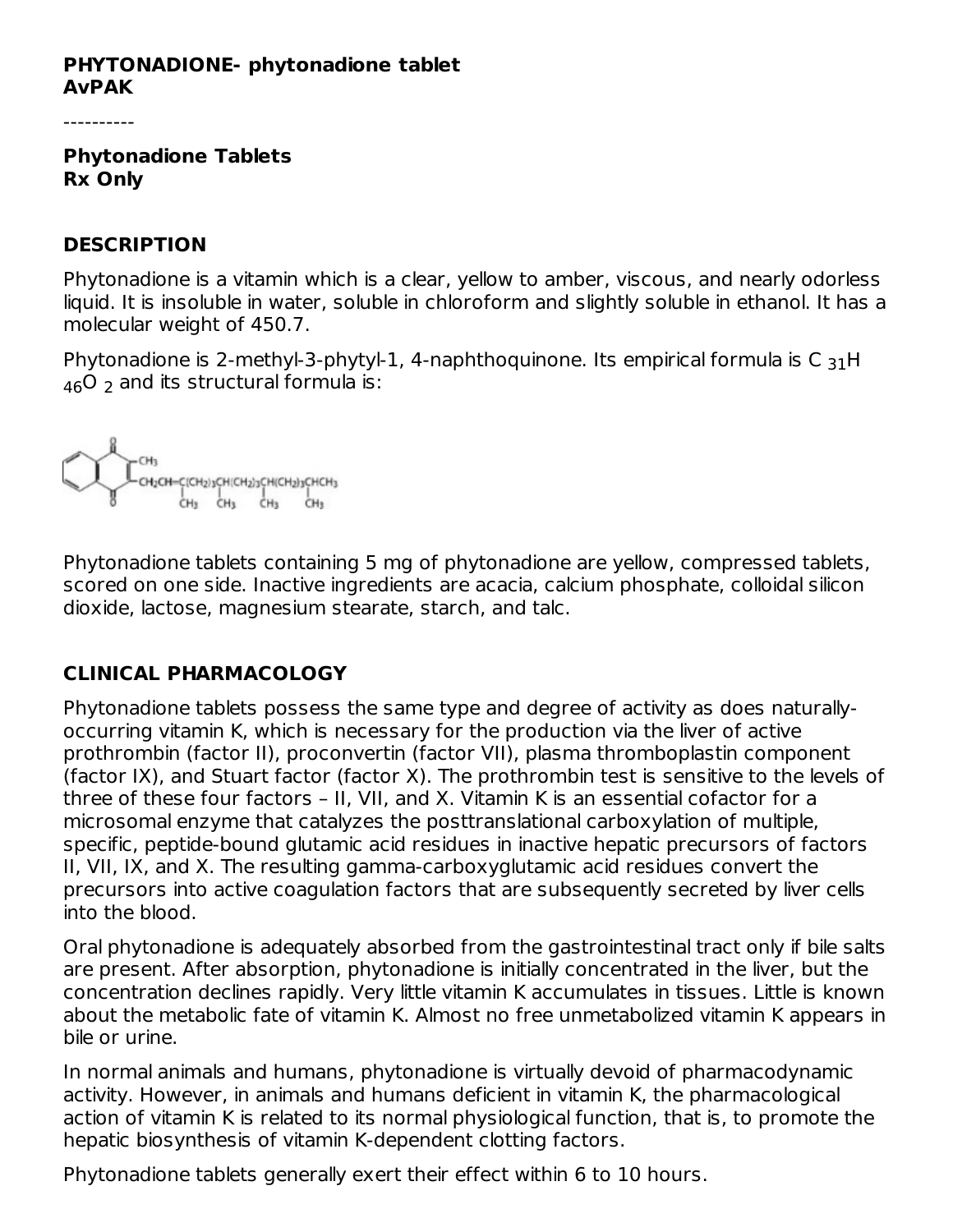# **INDICATIONS AND USAGE**

Phytonadione tablets are indicated in the following coagulation disorders which are due to faulty formation of factors II, VII, IX and X when caused by vitamin K deficiency or interference with vitamin K activity.

Phytonadione tablets are indicated in:

- anticoagulant-induced prothrombin deficiency caused by coumarin or indanedione derivatives;
- hypoprothrombinemia secondary to antibacterial therapy;
- hypoprothrombinemia secondary to administration of salicylates;
- hypoprothrombinemia secondary to obstructive jaundice or biliary fistulas but only if bile salts are administered concurrently, since otherwise the oral vitamin K will not be absorbed.

### **CONTRAINDICATIONS**

Hypersensitivity to any component of this medication.

#### **WARNINGS**

An immediate coagulant effect should not be expected after administration of phytonadione.

Phytonadione will not counteract the anticoagulant action of heparin.

When vitamin K  $_{\rm 1}$  is used to correct excessive anticoagulant-induced hypoprothrombinemia, anticoagulant therapy still being indicated, the patient is again faced with the clotting hazards existing prior to starting the anticoagulant therapy.

Phytonadione is not a clotting agent, but overzealous therapy with vitamin K  $_{\rm 1}$  may restore conditions which originally permitted thromboembolic phenomena. Dosage should be kept as low as possible, and prothrombin time should be checked regularly as clinical conditions indicate.

Repeated large doses of vitamin K are not warranted in liver disease if the response to initial use of the vitamin is unsatisfactory. Failure to respond to vitamin K may indicate a congenital coagulation defect or that the condition being treated is unresponsive to vitamin K.

#### **PRECAUTIONS**

#### **General**

Vitamin K  $_{\rm 1}$  is fairly rapidly degraded by light; therefore, always protect phytonadione tablets from light. Store phytonadione tablets in closed original carton until contents have been used (see HOW SUPPLIED, Storage).

#### **Drug Interactions**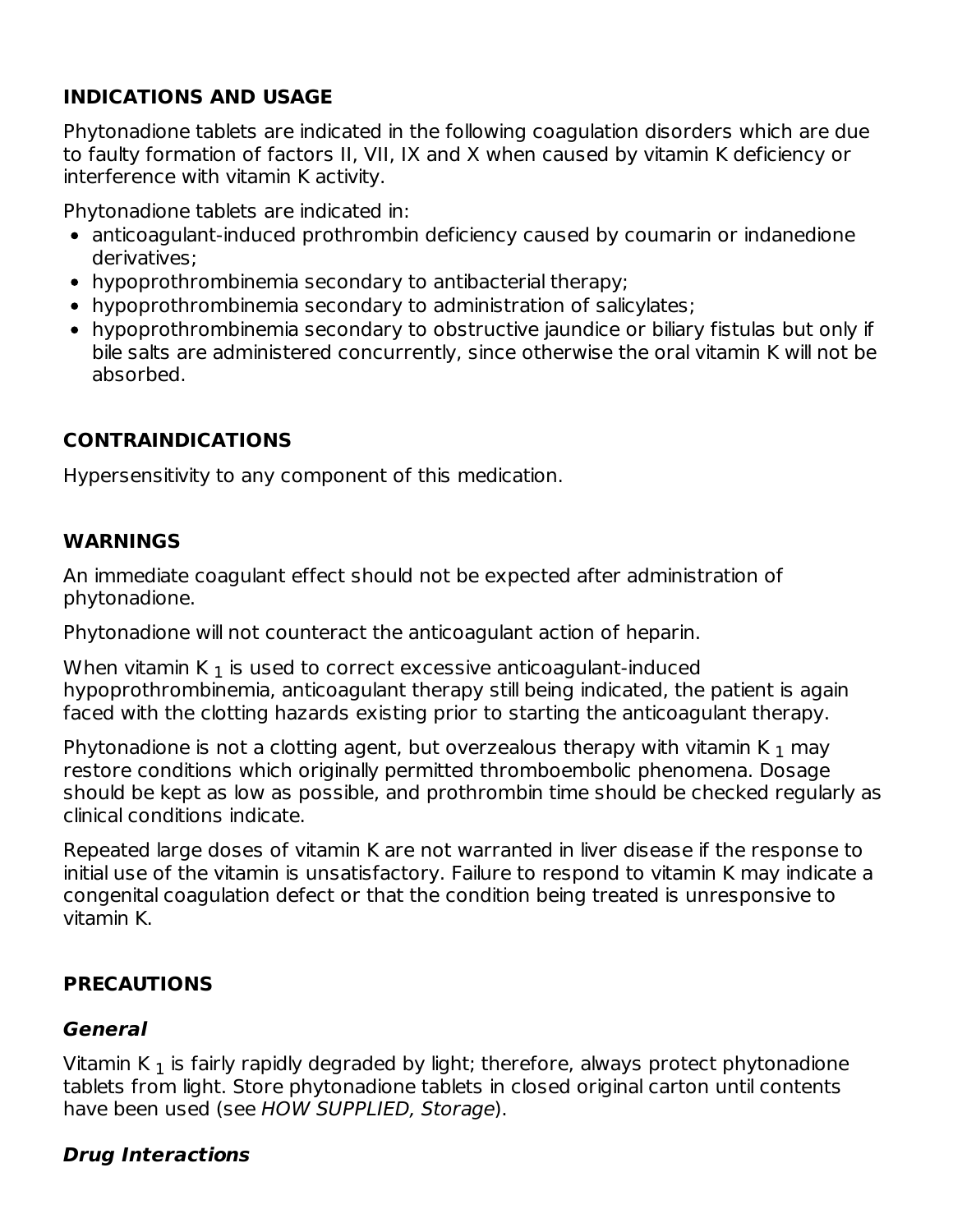Temporary resistance to prothrombin-depressing anticoagulants may result, especially when larger doses of phytonadione are used. If relatively large doses have been employed, it may be necessary when reinstituting anticoagulant therapy to use somewhat larger doses of the prothrombin-depressing anticoagulant or to use one which acts on a different principle, such as heparin sodium.

## **Laboratory Tests**

Prothrombin time should be checked regularly as clinical conditions indicate.

## **Carcinogenesis, Mutagenesis, Impairment of Fertility**

Studies of carcinogenicity or impairment of fertility have not been performed with phytonadione. Phytonadione at concentrations up to 2,000 mcg/plate, with or without metabolic activation, was negative in the Ames microbial mutagen test.

## **Pregnancy**

**Animal reproduction studies have not been conducted with phytonadione tablets. It is also not known whether phytonadione tablets can cause fetal harm when administered to a pregnant woman or can affect reproduction capacity. Phytonadione tablets should be given to a pregnant woman only if clearly needed.**

# **Pediatric Use**

Safety and effectiveness in pediatric patients have not been established with phytonadione tablets. Hemolysis, jaundice, and hyperbilirubinemia in newborns, particularly in premature infants, have been reported with vitamin K.

### **Nursing Mothers**

It is not known whether this drug is excreted in human milk. Because many drugs are excreted in human milk, caution should be exercised when phytonadione tablets are administered to a nursing woman.

# **Geriatric Use**

Clinical studies of phytonadione tablets did not include sufficient numbers of subjects aged 65 and over to determine whether they respond differently from younger subjects. Other reported clinical experience has not identified differences in responses between the elderly and younger patients. In general, dose selection for an elderly patient should be cautious, usually starting at the low end of the dosing range, reflecting the greater frequency of decreased hepatic, renal, or cardiac function, and of concomitant disease or other drug therapy.

# **ADVERSE REACTIONS**

Severe hypersensitivity reactions, including anaphylactoid reactions and deaths, have been reported following parenteral administration. The majority of these reported events occurred following intravenous administration.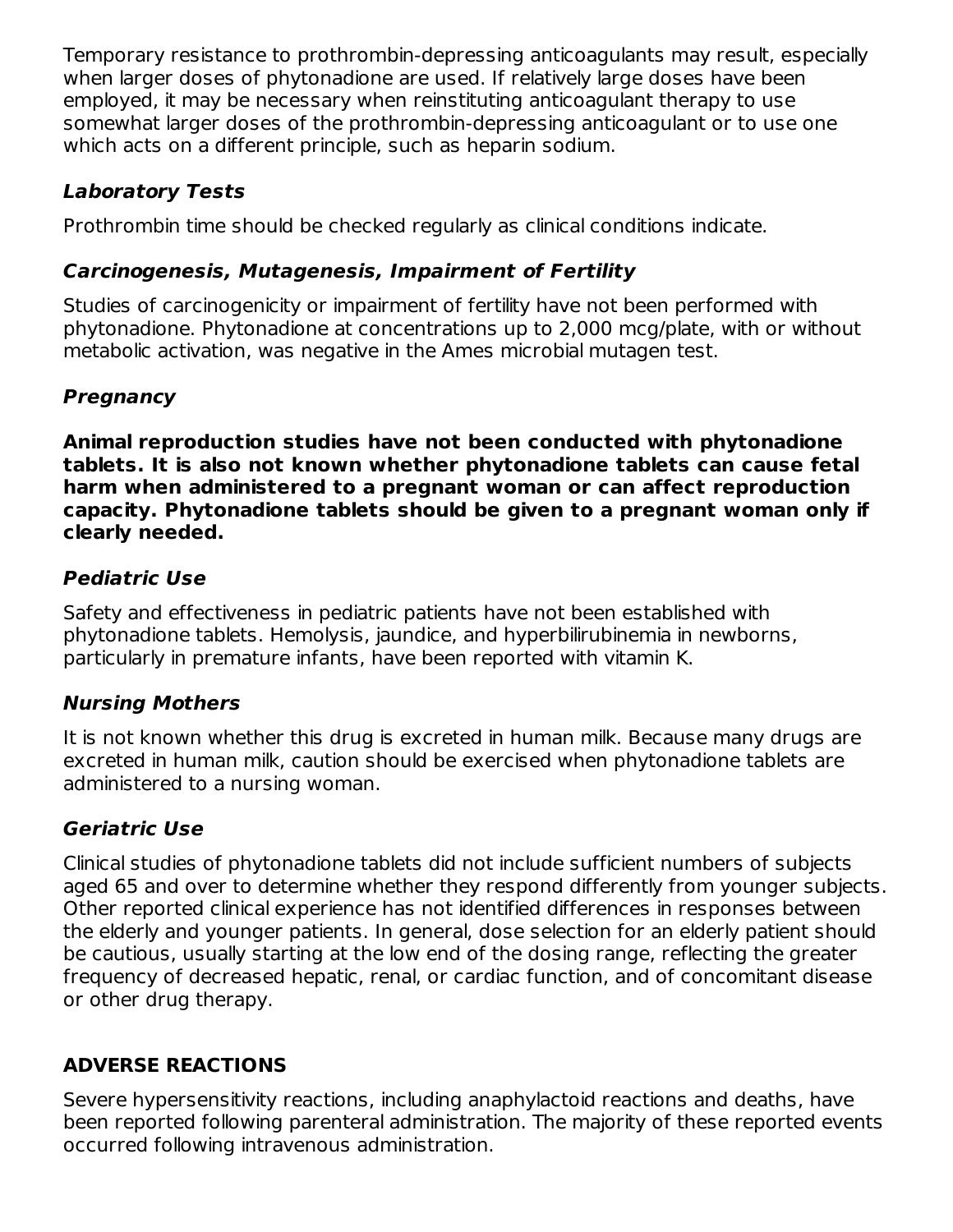Transient "flushing sensations" and "peculiar" sensations of taste have been observed with parenteral phytonadione, as well as rare instances of dizziness, rapid and weak pulse, profuse sweating, brief hypotension, dyspnea, and cyanosis.

Hyperbilirubinemia has been observed in the newborn following administration of parenteral phytonadione. This has occurred rarely and primarily with doses above those recommended.

### **To report SUSPECTED ADVERSE REACTIONS, contact contact AvKARE at 1- 855-361-3993 or FDA at 1-800-FDA-1088 or www.fda.gov/medwatch**.

## **OVERDOSAGE**

The intravenous and oral LD  $_{50}$ s in the mouse are approximately  $1.17$  g/kg and greater than 24.18 g/kg, respectively.

### **DOSAGE AND ADMINISTRATION**

| <b>Phytonadione Tablets Summary of Dosage</b> |  |  |  |
|-----------------------------------------------|--|--|--|
| Guidelines (See package insert for details.)  |  |  |  |

| <b>Adults</b>                                | <b>Initial Dosage</b> |
|----------------------------------------------|-----------------------|
| Anticoagulant-Induced                        | 2.5 mg to 10 mg       |
| <b>Prothrombin Deficiency</b>                | or up to 25 mg        |
| (caused by coumarin or                       | (rarely 50 mg)        |
| indanedione derivatives)                     |                       |
| Hypoprothrombinemia Due to 2.5 mg to 25 mg   |                       |
| <b>Other Causes</b>                          | or more (rarely up    |
| (antibiotics; salicylates or other to 50 mg) |                       |
| drugs; factors limiting                      |                       |
| absorption or synthesis)                     |                       |

### **Anticoagulant-Induced Prothrombin Deficiency in Adults**

To correct excessively prolonged prothrombin times caused by oral anticoagulant therapy, 2.5 to 10 mg or up to 25 mg initially is recommended. In rare instances 50 mg may be required. Frequency and amount of subsequent doses should be determined by prothrombin time response or clinical condition (see WARNINGS). If, in 12 to 48 hours after oral administration, the prothrombin time has not been shortened satisfactorily, the dose should be repeated.

### **Hypoprothrombinemia Due to Other Causes in Adults**

If possible, discontinuation or reduction of the dosage of drugs interfering with coagulation mechanisms (such as salicylates, antibiotics) is suggested as an alternative to administering concurrent phytonadione tablets. The severity of the coagulation disorder should determine whether the immediate administration of phytonadione tablets is required in addition to discontinuation or reduction of interfering drugs.

A dosage of 2.5 to 25 mg or more (rarely up to 50 mg) is recommended, the amount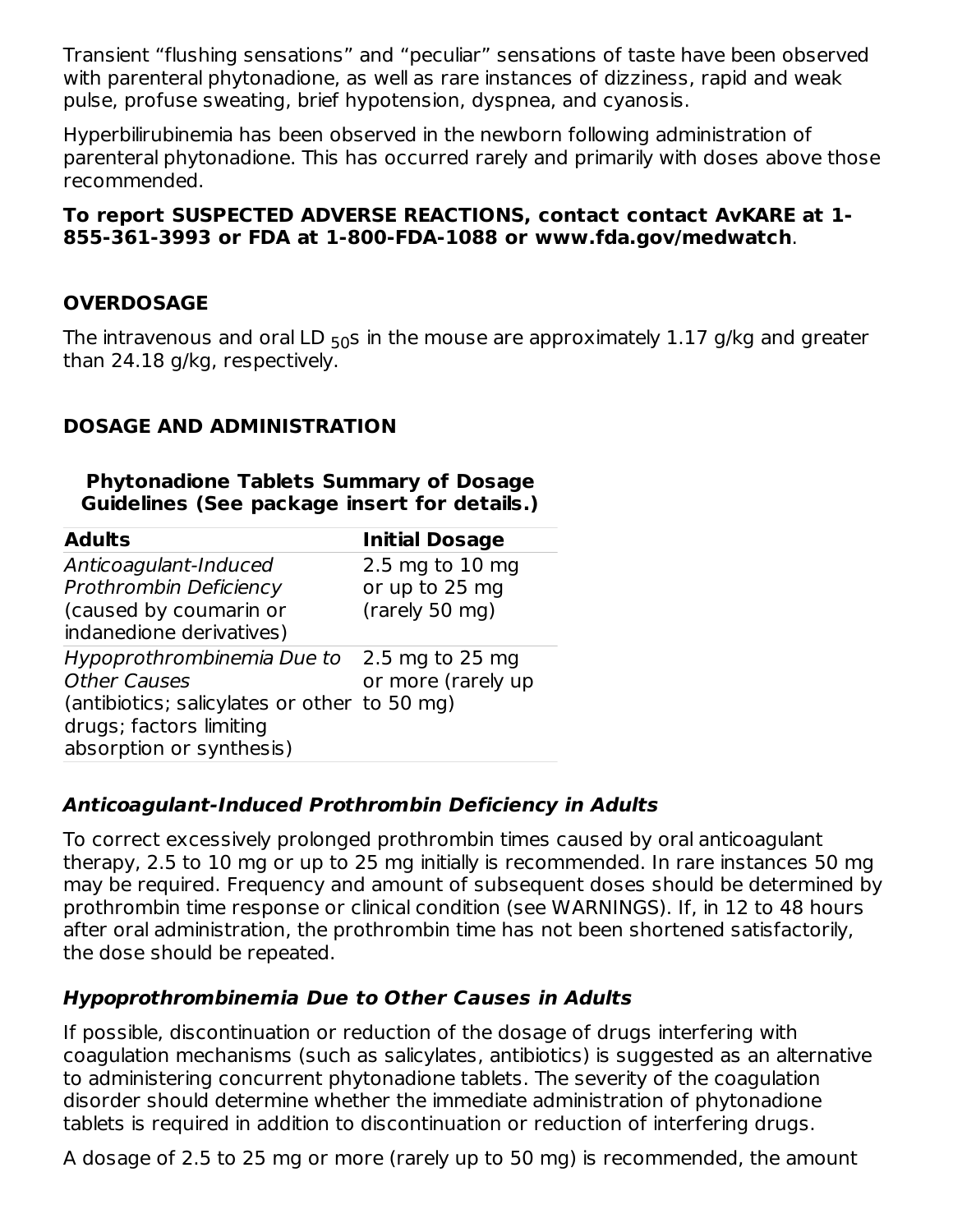and route of administration depending upon the severity of the condition and response obtained.

The oral route should be avoided when the clinical disorder would prevent proper absorption. Bile salts must be given with the tablets when the endogenous supply of bile to the gastrointestinal tract is deficient.

## **HOW SUPPLIED**

Phytonadione tablets, 5 mg vitamin K  $_{\rm 1}$ , are yellow, round, scored, compressed tablets, coded VRX 405 on one side and MEPHYTON on the other. They are supplied as follows: 1. NDC 50268-661-13 (10 tablets per card, 3 cards per carton).

### **Storage:**

Store at 25°C (77°F); excursions permitted to 15° to 30°C (59° to 86°F) [see USP Controlled Room Temperature]. Always protect phytonadione tablets from light. Store in tightly closed original container and carton until contents have been used (see **PRECAUTIONS, General**).

Manufactured for:

AvKARE

Pulaski, TN 38478

Mfg. Rev. 08/20

AV 02/21 (P)

Mephyton is a trademark of Bausch Health Companies Inc. or its affiliates.

© 2020 Bausch Health Companies Inc. or its affiliates

### **Package/Label Display Panel**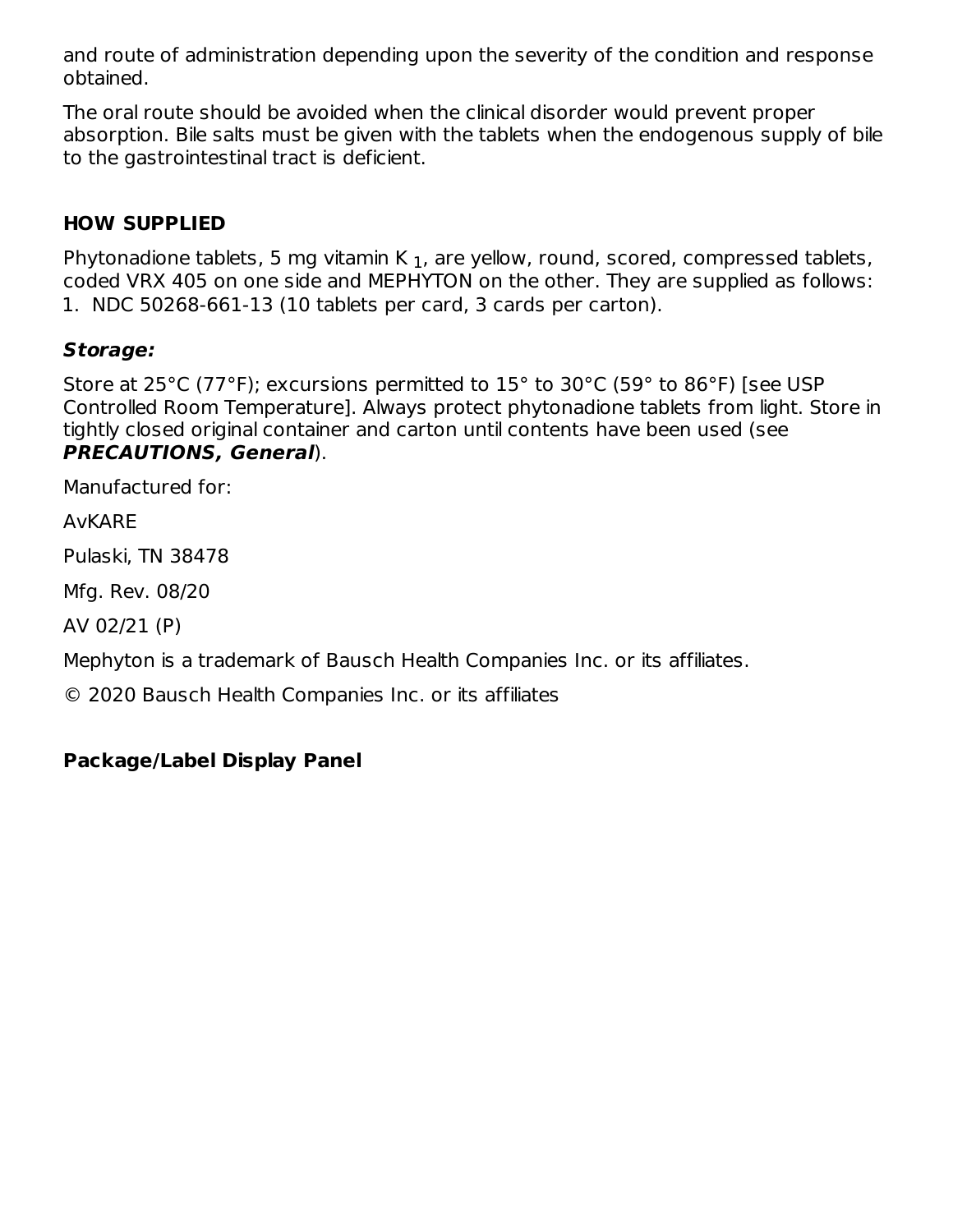

| <b>PHYTONADIONE</b><br>phytonadione tablet |                                          |                              |                                  |
|--------------------------------------------|------------------------------------------|------------------------------|----------------------------------|
| <b>Product Information</b>                 |                                          |                              |                                  |
| <b>Product Type</b>                        | <b>HUMAN PRESCRIPTION</b><br><b>DRUG</b> | <b>Item Code</b><br>(Source) | NDC:50268-661(NDC:68682-<br>170) |
| <b>Route of Administration</b>             | ORAL                                     |                              |                                  |
|                                            |                                          |                              |                                  |